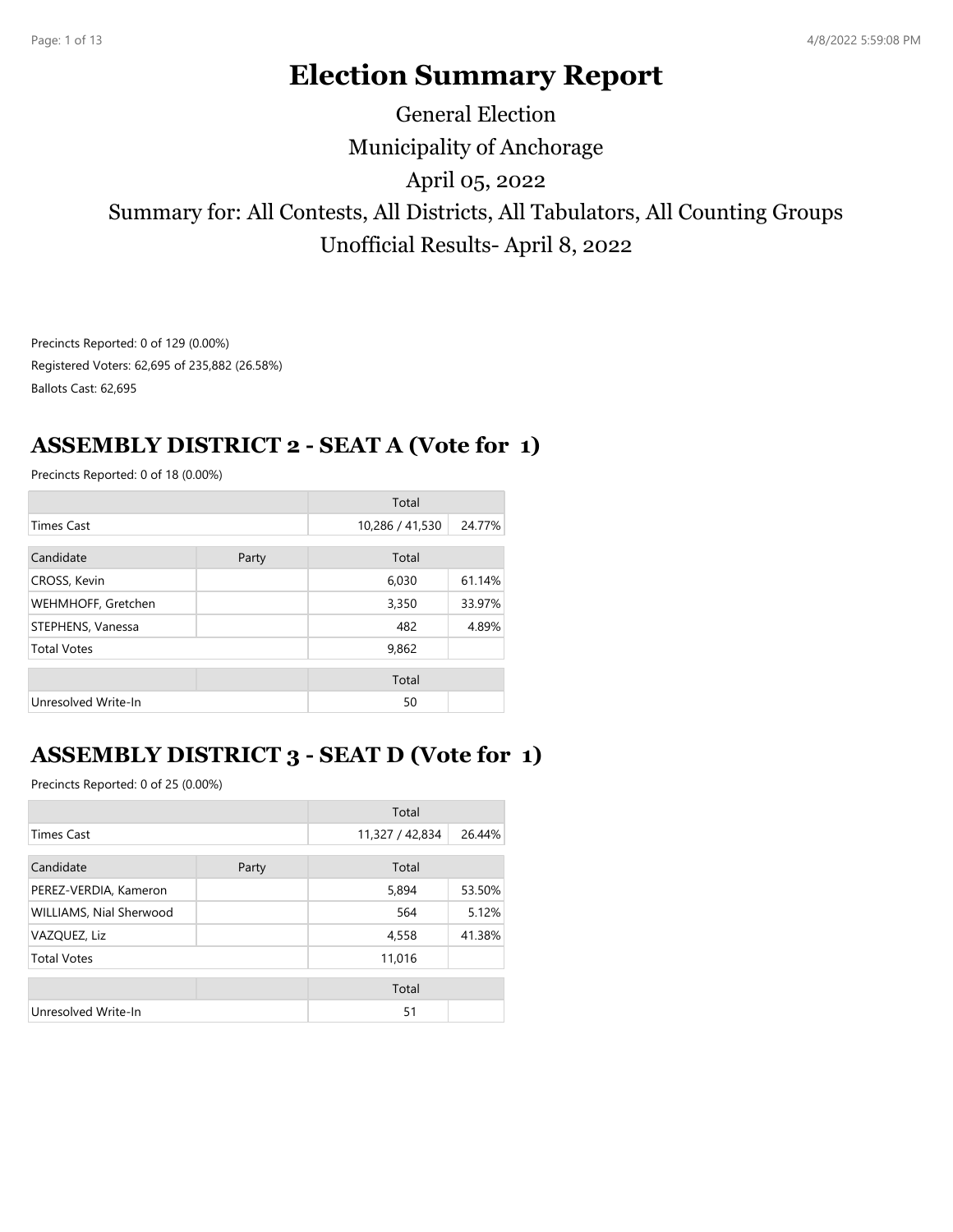### **ASSEMBLY DISTRICT 4 - SEAT F (Vote for 1)**

Precincts Reported: 0 of 24 (0.00%)

|                     |       | Total           |        |
|---------------------|-------|-----------------|--------|
| <b>Times Cast</b>   |       | 10,298 / 41,848 | 24.61% |
| Candidate           | Party | Total           |        |
| ZALETEL, Meg        |       | 5,253           | 52.30% |
| HENSLEE, Kathy      |       | 4,791           | 47.70% |
| <b>Total Votes</b>  |       | 10,044          |        |
|                     |       | Total           |        |
| Unresolved Write-In |       | 45              |        |

# **ASSEMBLY DISTRICT 5 - SEAT H (Vote for 1)**

Precincts Reported: 0 of 24 (0.00%)

|                     |       | Total           |        |
|---------------------|-------|-----------------|--------|
| <b>Times Cast</b>   |       | 11,310 / 43,886 | 25.77% |
| Candidate           | Party | Total           |        |
| TAYLOR, Stephanie   |       | 4,670           | 41.86% |
| DUNBAR, Forrest     |       | 6,199           | 55.57% |
| HALL, Christopher   |       | 287             | 2.57%  |
| <b>Total Votes</b>  |       | 11,156          |        |
|                     |       | Total           |        |
| Unresolved Write-In |       | 35              |        |

### **ASSEMBLY DISTRICT 6 - SEAT J (Vote for 1)**

|                     |       | Total           |        |
|---------------------|-------|-----------------|--------|
| <b>Times Cast</b>   |       | 16,066 / 46,615 | 34.47% |
| Candidate           | Party | Total           |        |
| COLBRY, Darin       |       | 252             | 1.61%  |
| WEDDLETON, John     |       | 7,471           | 47.75% |
| SULTE, Randy        |       | 7,924           | 50.64% |
| <b>Total Votes</b>  |       | 15,647          |        |
|                     |       | Total           |        |
| Unresolved Write-In |       | 61              |        |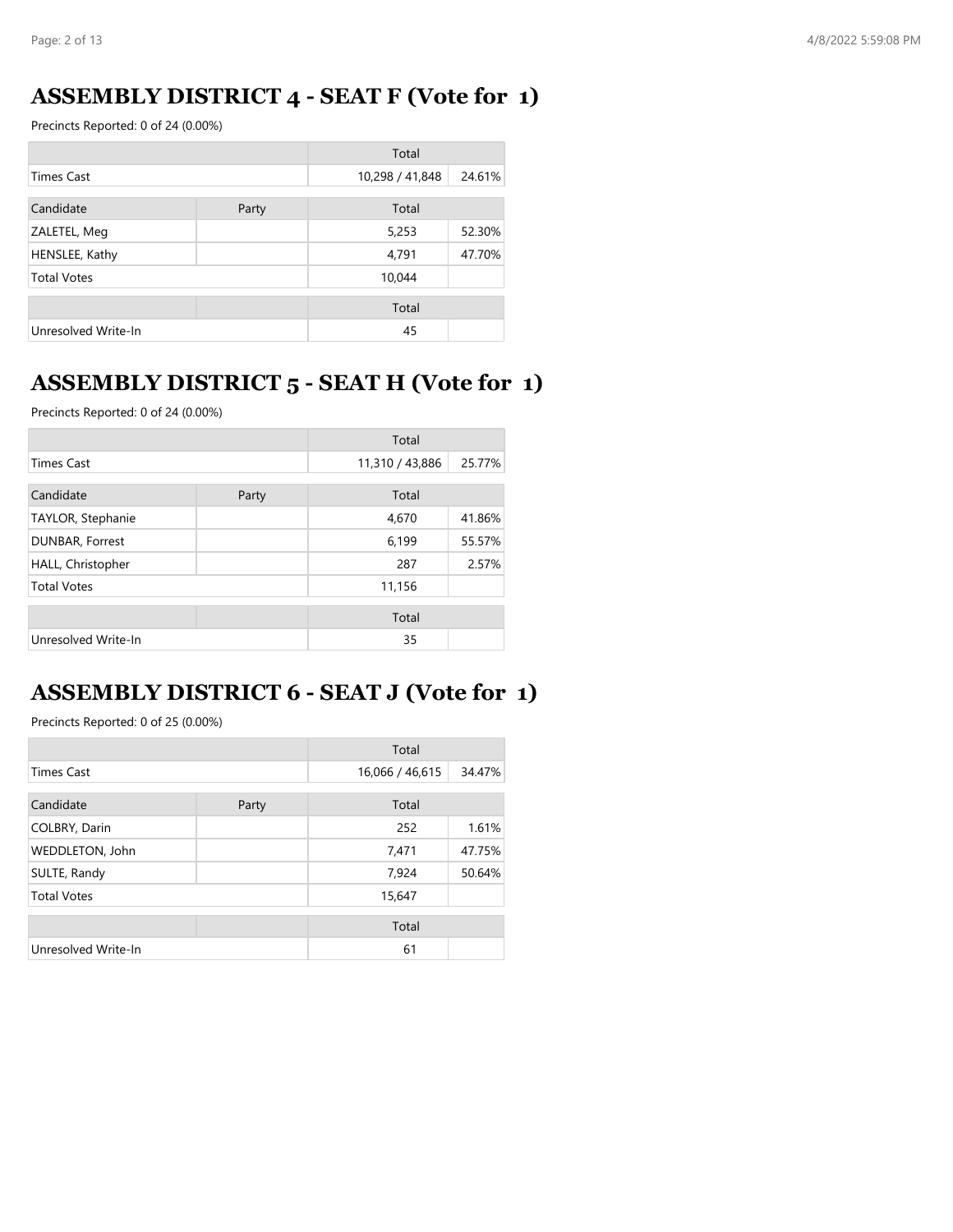# **SCHOOL BOARD SEAT A (Vote for 1)**

Precincts Reported: 0 of 129 (0.00%)

| Total               |       |                  |        |
|---------------------|-------|------------------|--------|
| <b>Times Cast</b>   |       | 62,695 / 235,882 | 26.58% |
| Candidate           | Party | Total            |        |
| MURRAY, Cliff       |       | 4,224            | 7.29%  |
| LORING, Dan         |       | 1,829            | 3.15%  |
| BELLAMY, Margo      |       | 28,471           | 49.10% |
| COX, Mark Anthony   |       | 23,456           | 40.46% |
| <b>Total Votes</b>  |       | 57,980           |        |
|                     |       | Total            |        |
| Unresolved Write-In |       | 408              |        |

#### **SCHOOL BOARD SEAT B (Vote for 1)**

Precincts Reported: 0 of 129 (0.00%)

|                      |       | Total            |        |
|----------------------|-------|------------------|--------|
| <b>Times Cast</b>    |       | 62,695 / 235,882 | 26.58% |
| Candidate            | Party | Total            |        |
| LESSENS, Kelly       |       | 29,369           | 50.45% |
| BALDWIN, Benjamin R. |       | 1,978            | 3.40%  |
| DARDEN, Dustin       |       | 2,752            | 4.73%  |
| RIES, Rachel         |       | 24,119           | 41.43% |
| <b>Total Votes</b>   |       | 58,218           |        |
|                      |       | Total            |        |
| Unresolved Write-In  |       | 400              |        |

#### **BEAR VALLEY LRSA - SEAT B (Vote for 1)**

|                     |       | Total    |        |
|---------------------|-------|----------|--------|
| Times Cast          |       | 70 / 169 | 41.42% |
|                     |       |          |        |
| Candidate           | Party | Total    |        |
| <b>Total Votes</b>  |       | $\Omega$ |        |
|                     |       | Total    |        |
| Unresolved Write-In |       | 11       |        |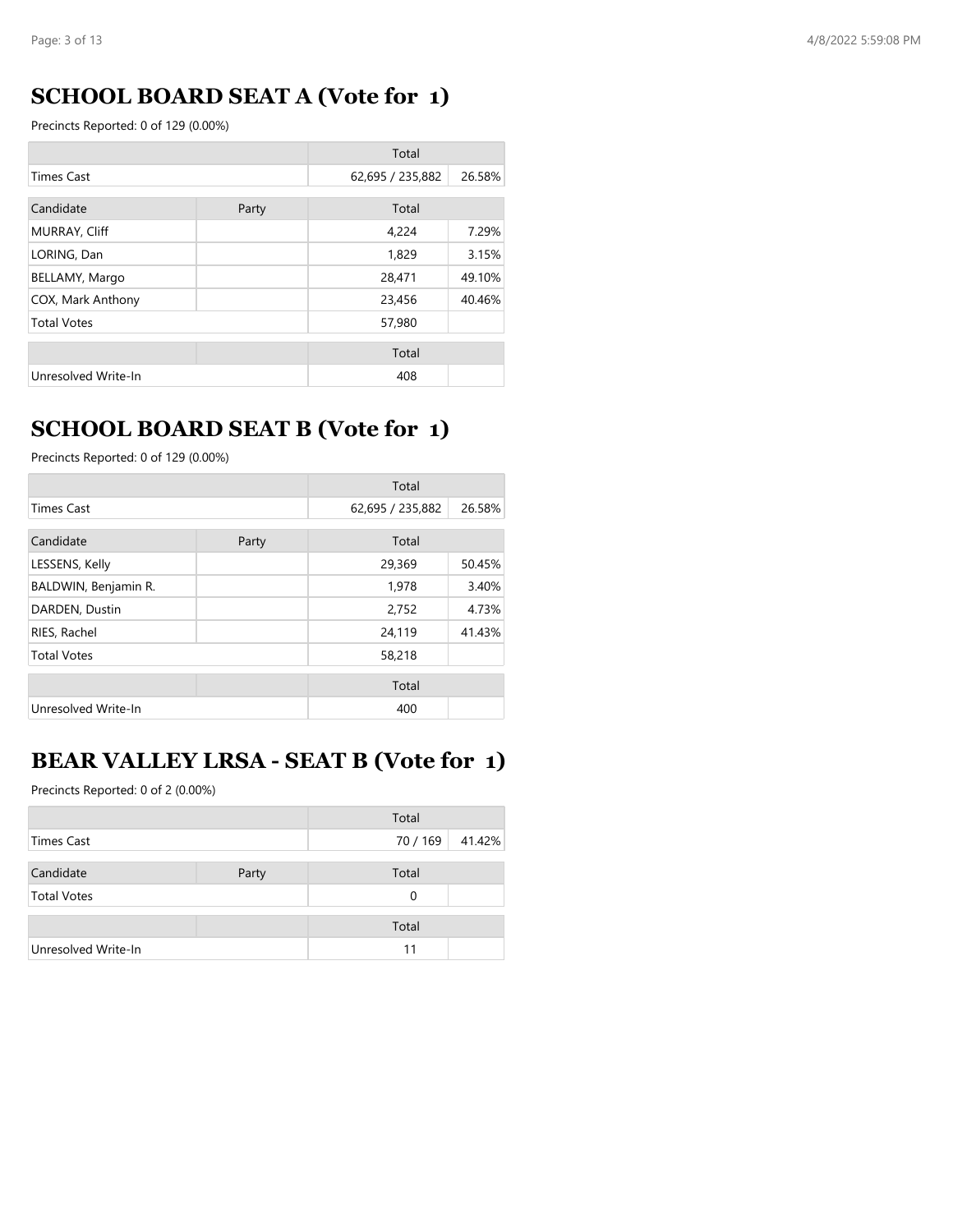### **BIRCH TREE/ELMORE LRSA - SEAT C (Vote for 1)**

Precincts Reported: 0 of 1 (0.00%)

|                     |                 | Total       |         |
|---------------------|-----------------|-------------|---------|
| <b>Times Cast</b>   |                 | 471 / 1,106 | 42.59%  |
| Candidate           | Party           | Total       |         |
| LEES, Adam          |                 | 298         | 100.00% |
| <b>Total Votes</b>  |                 | 298         |         |
|                     |                 | Total       |         |
| DOE, John           | <b>WRITE-IN</b> | $\Omega$    | 0.00%   |
| Unresolved Write-In |                 | 15          |         |

### **CHUGIAK FIRE SERVICE AREA - SEAT C (Vote for 1)**

Precincts Reported: 0 of 7 (0.00%)

|                      |       | Total          |         |
|----------------------|-------|----------------|---------|
| <b>Times Cast</b>    |       | 3,343 / 10,171 | 32.87%  |
| Candidate            | Party | Total          |         |
| <b>STOLTZE, Bill</b> |       | 2,804          | 100.00% |
| <b>Total Votes</b>   |       | 2,804          |         |
|                      |       | Total          |         |
| Unresolved Write-In  |       | 46             |         |

### **GIRDWOOD VALLEY SERVICE AREA - SEAT C (Vote for 1)**

Precincts Reported: 0 of 1 (0.00%)

|                     |       | Total       |         |
|---------------------|-------|-------------|---------|
| <b>Times Cast</b>   |       | 665 / 1,923 | 34.58%  |
| Candidate           | Party | Total       |         |
| WADE, Guy           |       | 503         | 100.00% |
| <b>Total Votes</b>  |       | 503         |         |
|                     |       | Total       |         |
| Unresolved Write-In |       | 22          |         |

#### **GLEN ALPS SERVICE AREA - SEAT C (Vote for 1)**

|                     |       | Total     |         |
|---------------------|-------|-----------|---------|
| <b>Times Cast</b>   |       | 276 / 604 | 45.70%  |
| Candidate           | Party | Total     |         |
| MARTIN, Shelly      |       | 196       | 100.00% |
| <b>Total Votes</b>  |       | 196       |         |
|                     |       | Total     |         |
| Unresolved Write-In |       | 4         |         |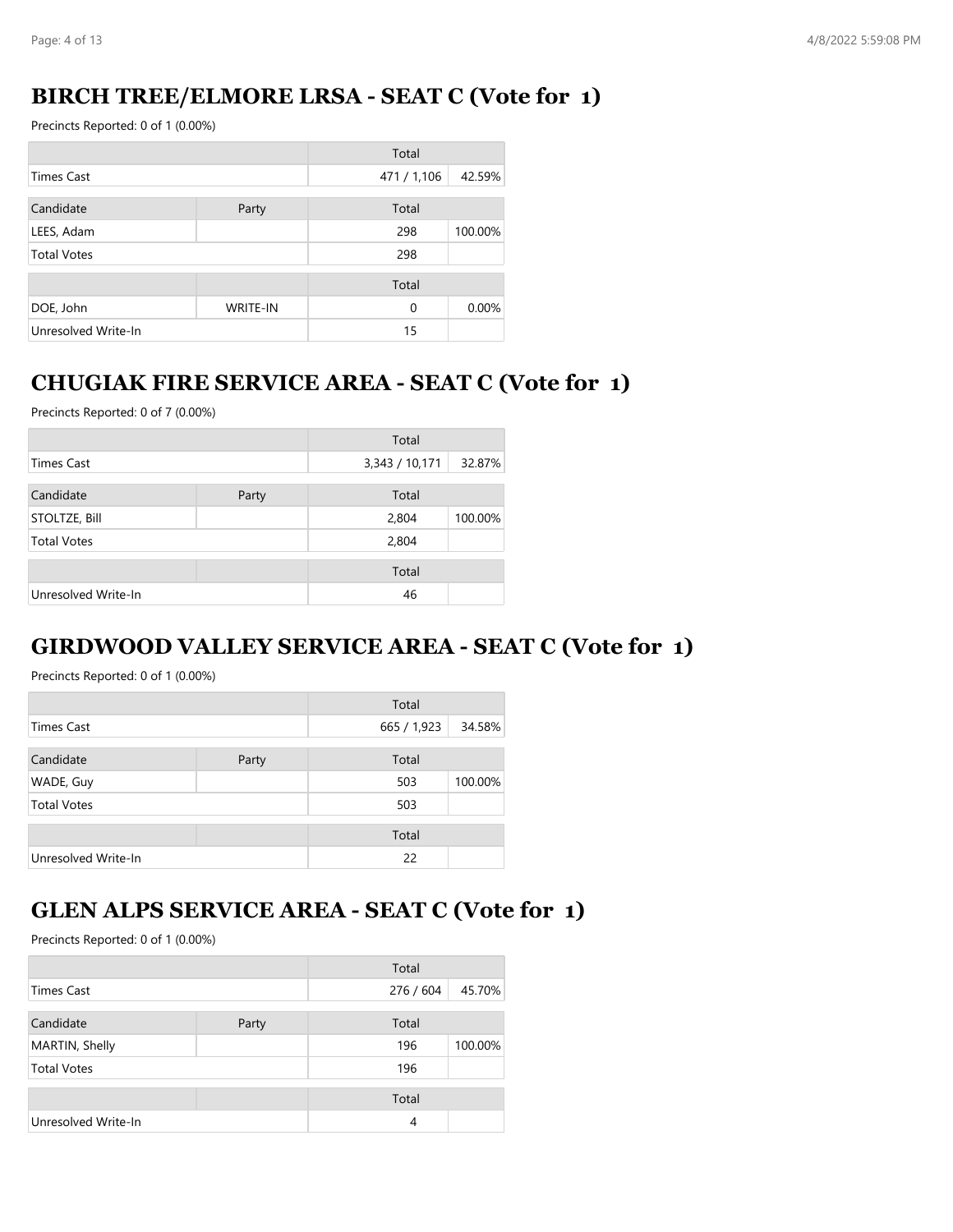# **GLEN ALPS SERVICE AREA - SEAT D (Vote for 1)**

Precincts Reported: 0 of 1 (0.00%)

|                     |       | Total     |         |
|---------------------|-------|-----------|---------|
| Times Cast          |       | 276 / 604 | 45.70%  |
| Candidate           | Party | Total     |         |
| MARKS, Roger        |       | 194       | 100.00% |
| <b>Total Votes</b>  |       | 194       |         |
|                     |       | Total     |         |
| Unresolved Write-In |       | 3         |         |

# **HOMESTEAD LRSA - SEAT A (Vote for 1)**

Precincts Reported: 0 of 1 (0.00%)

|                     |       | Total  |         |
|---------------------|-------|--------|---------|
| <b>Times Cast</b>   |       | 50/101 | 49.50%  |
| Candidate           | Party | Total  |         |
| PARRET, David       |       | 28     | 100.00% |
| <b>Total Votes</b>  |       | 28     |         |
|                     |       | Total  |         |
| Unresolved Write-In |       | 5      |         |

### **LAKEHILL LRSA - SEAT A (Vote for 1)**

Precincts Reported: 0 of 1 (0.00%)

|                     |       | Total    |        |
|---------------------|-------|----------|--------|
| Times Cast          |       | 63 / 154 | 40.91% |
|                     |       |          |        |
| Candidate           | Party | Total    |        |
| <b>Total Votes</b>  |       | 0        |        |
|                     |       | Total    |        |
|                     |       |          |        |
| Unresolved Write-In |       | 12       |        |

#### **MOUNTAIN PARK ESTATES LRSA - SEAT C (Vote for 1)**

|                     |       | Total  |         |
|---------------------|-------|--------|---------|
| Times Cast          |       | 89/235 | 37.87%  |
| Candidate           | Party | Total  |         |
| REDLINGER, Bob      |       | 69     | 100.00% |
| <b>Total Votes</b>  |       | 69     |         |
|                     |       | Total  |         |
| Unresolved Write-In |       | 3      |         |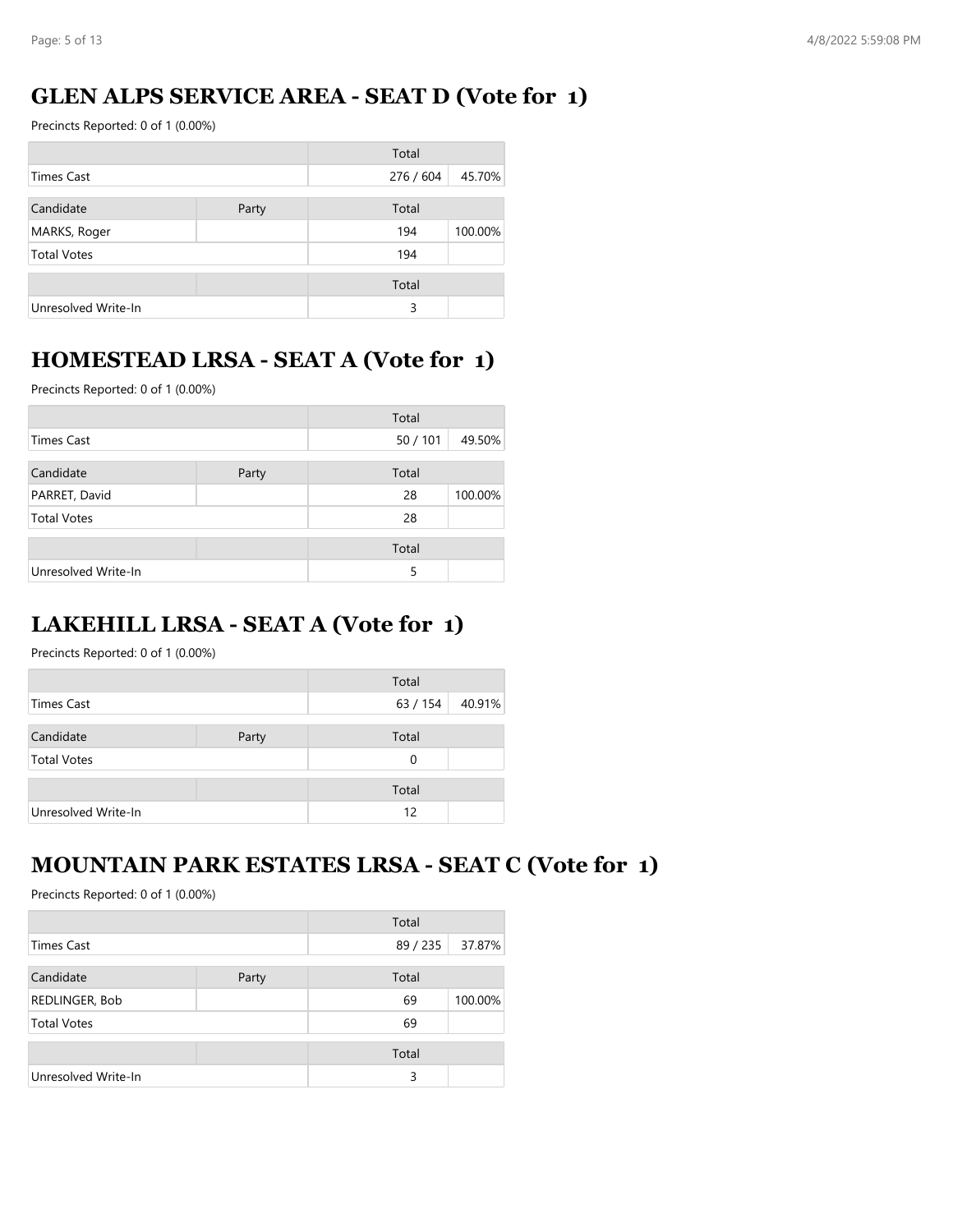# **MOUNTAIN PARK/ROBIN HILL RRSA - SEAT E (Vote for 1)**

Precincts Reported: 0 of 1 (0.00%)

|                     |                 | Total     |         |
|---------------------|-----------------|-----------|---------|
| Times Cast          |                 | 306 / 678 | 45.13%  |
| Candidate           | Party           | Total     |         |
| LEARY, Collin       |                 | 216       | 100.00% |
| <b>Total Votes</b>  |                 | 216       |         |
|                     |                 | Total     |         |
| DOE, Jane           | <b>WRITE-IN</b> | $\Omega$  | 0.00%   |
| Unresolved Write-In |                 | 10        |         |

### **PARADISE VALLEY SOUTH LRSA - SEAT A (Vote for 1)**

Precincts Reported: 0 of 1 (0.00%)

|                     |       | Total |        |
|---------------------|-------|-------|--------|
| Times Cast          |       | 19/65 | 29.23% |
| Candidate           | Party | Total |        |
| <b>Total Votes</b>  |       | 0     |        |
|                     |       | Total |        |
| Unresolved Write-In |       | 6     |        |

#### **RABBIT CREEK VIEW AND RABBIT CREEK HEIGHTS LRSA - SEAT C (Vote for 1)**

Precincts Reported: 0 of 1 (0.00%)

| Total               |       |          |         |
|---------------------|-------|----------|---------|
| Times Cast          |       | 97 / 325 | 29.85%  |
| Candidate           | Party | Total    |         |
| PEXTON, Scott R.    |       | 71       | 100.00% |
| <b>Total Votes</b>  |       | 71       |         |
|                     |       | Total    |         |
| Unresolved Write-In |       | 7        |         |

#### **RAVEN WOODS/BUBBLING BROOK LRSA - SEAT C (Vote for 1)**

|                     |       | Total |        |
|---------------------|-------|-------|--------|
| Times Cast          |       | 34/71 | 47.89% |
| Candidate           | Party | Total |        |
| <b>Total Votes</b>  |       | 0     |        |
|                     |       | Total |        |
| Unresolved Write-In |       | 10    |        |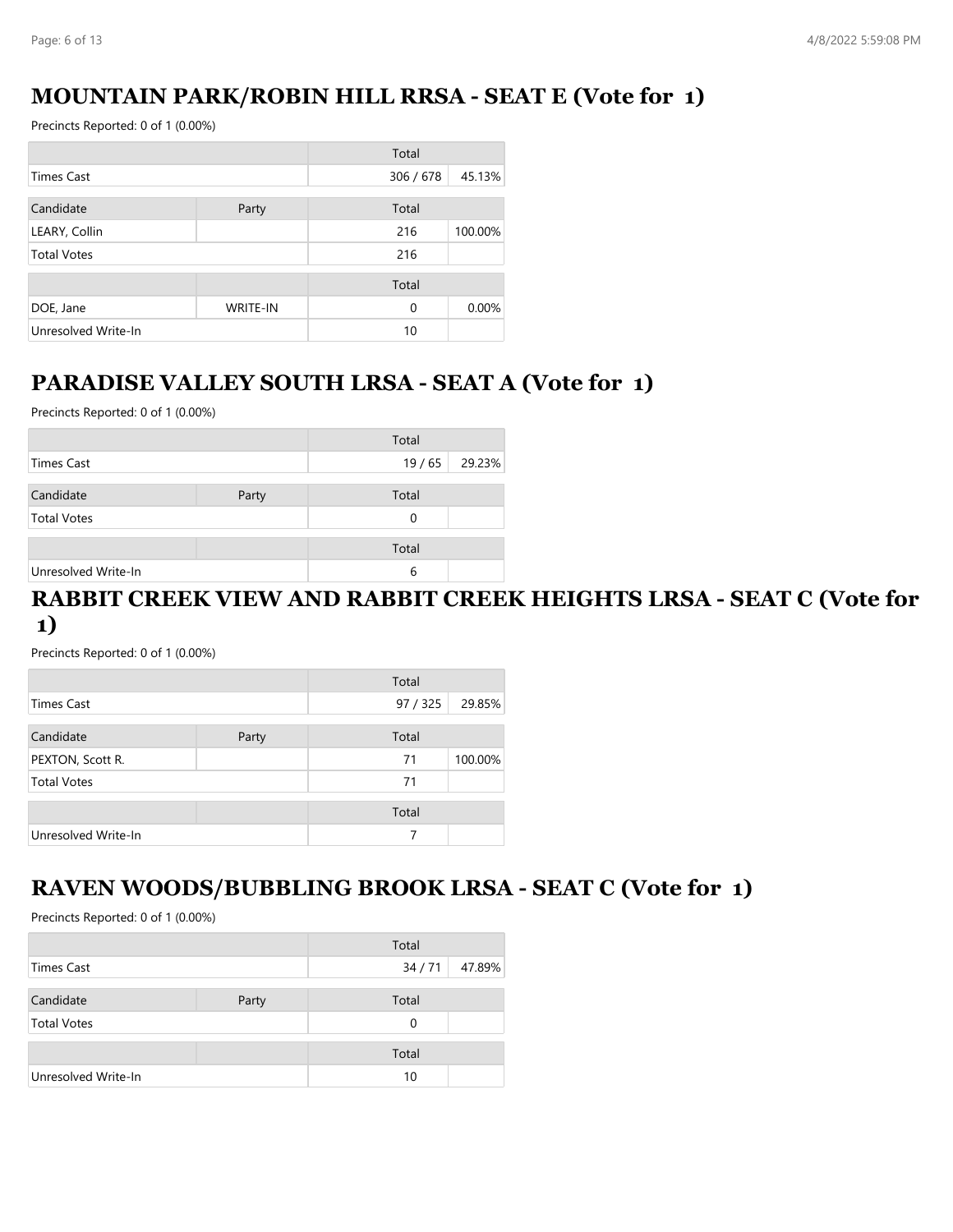# **ROCKHILL LRSA - SEAT C (Vote for 1)**

Precincts Reported: 0 of 1 (0.00%)

|                     |       | Total             |  |
|---------------------|-------|-------------------|--|
| Times Cast          |       | 84 / 147   57.14% |  |
| Candidate           | Party | Total             |  |
| <b>Total Votes</b>  |       | 0                 |  |
|                     |       | Total             |  |
| Unresolved Write-In |       | 16                |  |

# **SECTION 6/CAMPBELL AIRSTRIP ROAD LRSA - SEAT D (Vote for 1)**

Precincts Reported: 0 of 1 (0.00%)

|                      |       | Total   |         |
|----------------------|-------|---------|---------|
| Times Cast           |       | 261/438 | 59.59%  |
| Candidate            | Party | Total   |         |
| <b>BROWN, Lonnie</b> |       | 236     | 100.00% |
| <b>Total Votes</b>   |       | 236     |         |
|                      |       | Total   |         |
| Unresolved Write-In  |       | 5       |         |

#### **SECTION 6/CAMPBELL AIRSTRIP ROAD LRSA - SEAT E (Vote for 1)**

Precincts Reported: 0 of 1 (0.00%)

|                     |       | Total   |         |
|---------------------|-------|---------|---------|
| <b>Times Cast</b>   |       | 261/438 | 59.59%  |
| Candidate           | Party | Total   |         |
| TRUEBLOOD, Ted B.   |       | 220     | 100.00% |
| <b>Total Votes</b>  |       | 220     |         |
|                     |       | Total   |         |
| Unresolved Write-In |       | 6       |         |

### **SEQUOIA ESTATES LRSA - SEAT C (Vote for 1)**

|                     |       | Total    |         |
|---------------------|-------|----------|---------|
| Times Cast          |       | 48/103   | 46.60%  |
| Candidate           | Party | Total    |         |
| VALANTAS, Robert A. |       | 38       | 100.00% |
| <b>Total Votes</b>  |       | 38       |         |
|                     |       | Total    |         |
| Unresolved Write-In |       | $\Omega$ |         |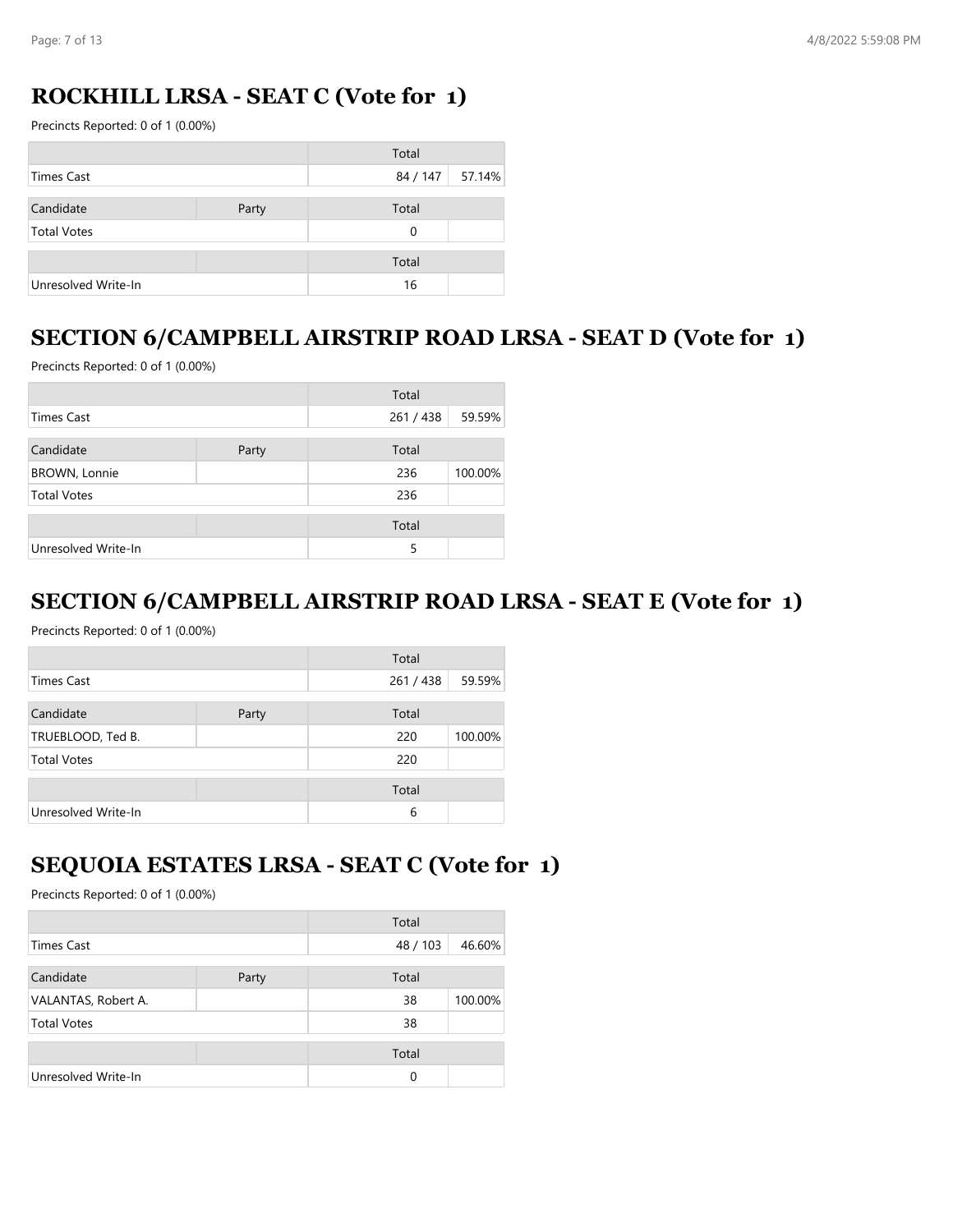### **SEQUOIA ESTATES LRSA - SEAT D (Vote for 1)**

Precincts Reported: 0 of 1 (0.00%)

|                     |       | Total    |         |
|---------------------|-------|----------|---------|
| <b>Times Cast</b>   |       | 48 / 103 | 46.60%  |
| Candidate           | Party | Total    |         |
| MIKKO, Dagmar       |       | 41       | 100.00% |
| <b>Total Votes</b>  |       | 41       |         |
|                     |       | Total    |         |
| Unresolved Write-In |       | 0        |         |

### **SKYRANCH ESTATES LRSA - SEAT C (Vote for 1)**

Precincts Reported: 0 of 1 (0.00%)

|                     |       | Total    |         |
|---------------------|-------|----------|---------|
| Times Cast          |       | 97 / 205 | 47.32%  |
| Candidate           | Party | Total    |         |
| WALLOW, Brian       |       | 82       | 100.00% |
| <b>Total Votes</b>  |       | 82       |         |
|                     |       | Total    |         |
| Unresolved Write-In |       | $\Omega$ |         |

#### **SOUTH GOLDENVIEW RRSA - SEAT D (Vote for 1)**

Precincts Reported: 0 of 1 (0.00%)

|                     |       | Total       |        |
|---------------------|-------|-------------|--------|
| Times Cast          |       | 632 / 1,515 | 41.72% |
| Candidate           | Party | Total       |        |
| <b>Total Votes</b>  |       | 31          |        |
|                     |       | Total       |        |
| Unresolved Write-In |       | 66          |        |

#### **SOUTH GOLDENVIEW RRSA - SEAT E (Vote for 1)**

|                     |       | Total              |  |
|---------------------|-------|--------------------|--|
| Times Cast          |       | 632 / 1,515 41.72% |  |
| Candidate           | Party | Total              |  |
| <b>Total Votes</b>  |       | 0                  |  |
|                     |       | Total              |  |
| Unresolved Write-In |       | 62                 |  |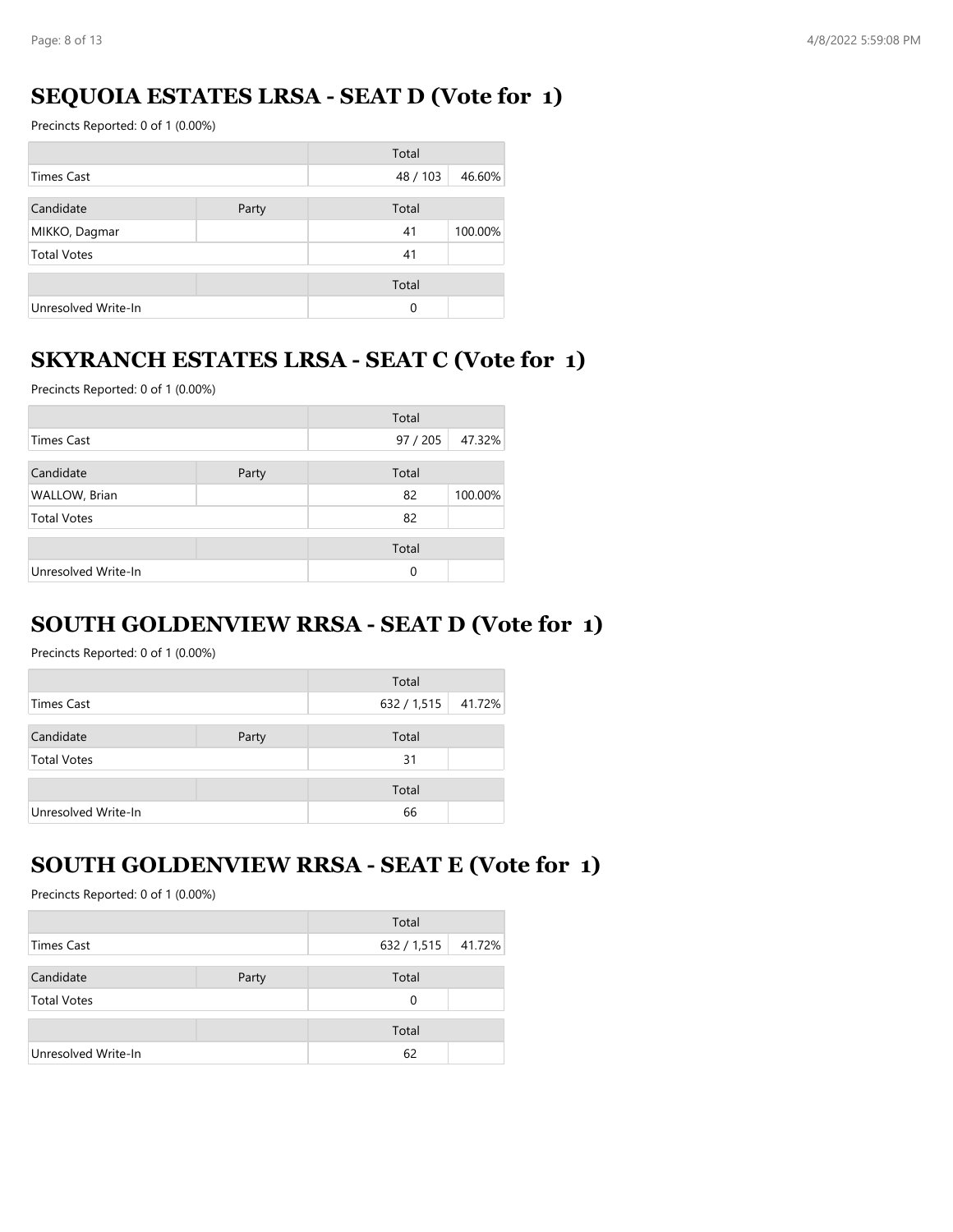### **SRW HOMEOWNERS' LRSA - SEAT B (Vote for 1)**

Precincts Reported: 0 of 1 (0.00%)

|                     |       | Total     |        |
|---------------------|-------|-----------|--------|
| <b>Times Cast</b>   |       | 135 / 290 | 46.55% |
| Candidate           | Party | Total     |        |
| <b>Total Votes</b>  |       | 27        |        |
|                     |       | Total     |        |
| Unresolved Write-In |       | 17        |        |

# **TALUS WEST LRSA - SEAT C (Vote for 1)**

Precincts Reported: 0 of 1 (0.00%)

|                     |       | Total   |         |
|---------------------|-------|---------|---------|
| <b>Times Cast</b>   |       | 232/550 | 42.18%  |
| Candidate           | Party | Total   |         |
| JORGENSEN, Lawrence |       | 183     | 100.00% |
| <b>Total Votes</b>  |       | 183     |         |
|                     |       | Total   |         |
| Unresolved Write-In |       | 4       |         |

### **TOTEM LRSA - SEAT A (Vote for 1)**

Precincts Reported: 0 of 1 (0.00%)

|                     |       | Total         |         |
|---------------------|-------|---------------|---------|
| <b>Times Cast</b>   |       | 70/151        | 46.36%  |
| Candidate           | Party | Total         |         |
| JENSEN, David       |       | 48            | 100.00% |
| <b>Total Votes</b>  |       | 48            |         |
|                     |       | Total         |         |
| Unresolved Write-In |       | $\mathcal{P}$ |         |

### **UPPER GROVER LRSA - SEAT C (Vote for 1)**

|                     |       | Total    |         |
|---------------------|-------|----------|---------|
| <b>Times Cast</b>   |       | 47/99    | 47.47%  |
| Candidate           | Party | Total    |         |
| DWIGGINS, Leon      |       | 43       | 100.00% |
| <b>Total Votes</b>  |       | 43       |         |
|                     |       | Total    |         |
| Unresolved Write-In |       | $\Omega$ |         |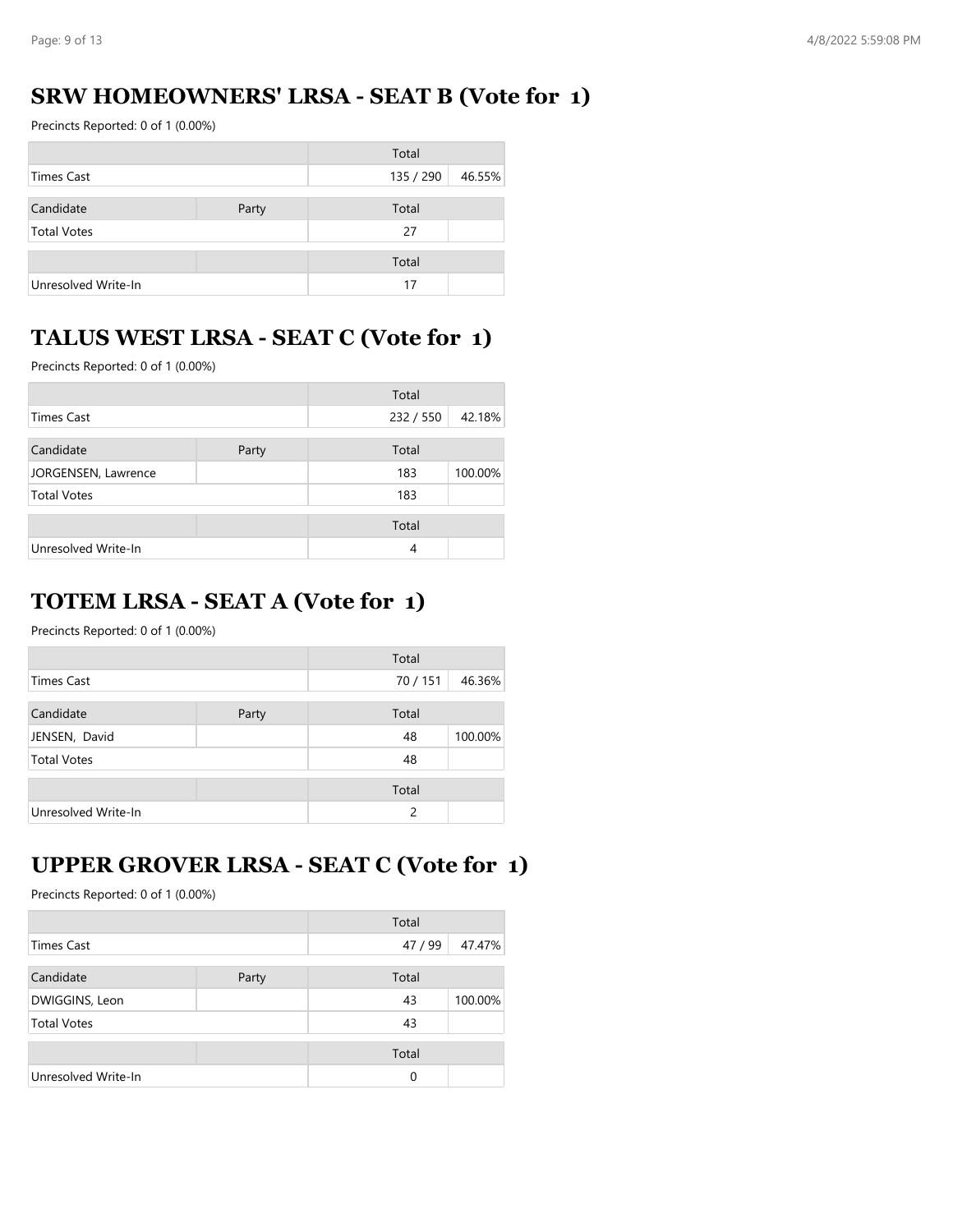### **UPPER O'MALLEY LRSA - SEAT C (Vote for 1)**

Precincts Reported: 0 of 2 (0.00%)

|                     |       | Total       |         |
|---------------------|-------|-------------|---------|
| Times Cast          |       | 689 / 1,478 | 46.62%  |
| Candidate           | Party | Total       |         |
| PEASE, David        |       | 505         | 100.00% |
| <b>Total Votes</b>  |       | 505         |         |
|                     |       | Total       |         |
| Unresolved Write-In |       | 13          |         |

### **UPPER O'MALLEY LRSA - SEAT D (Vote for 1)**

Precincts Reported: 0 of 2 (0.00%)

|                     |       | Total       |        |
|---------------------|-------|-------------|--------|
| Times Cast          |       | 689 / 1,478 | 46.62% |
| Candidate           | Party | Total       |        |
| <b>Total Votes</b>  |       | 0           |        |
|                     |       | Total       |        |
| Unresolved Write-In |       | 71          |        |

#### **VALLI VUE ESTATES LRSA - SEAT C (Vote for 1)**

Precincts Reported: 0 of 1 (0.00%)

|                     |       | Total     |         |
|---------------------|-------|-----------|---------|
| <b>Times Cast</b>   |       | 255 / 543 | 46.96%  |
| Candidate           | Party | Total     |         |
| STRAND, Paul        |       | 192       | 100.00% |
| <b>Total Votes</b>  |       | 192       |         |
|                     |       | Total     |         |
| Unresolved Write-In |       | 8         |         |

#### **VILLAGES SCENIC PARKWAY LRSA - SEAT B (Vote for 1)**

|                     |       | Total |                |
|---------------------|-------|-------|----------------|
| Times Cast          |       |       | 45 / 95 47.37% |
| Candidate           | Party | Total |                |
| <b>Total Votes</b>  |       | 0     |                |
|                     |       | Total |                |
| Unresolved Write-In |       | 13    |                |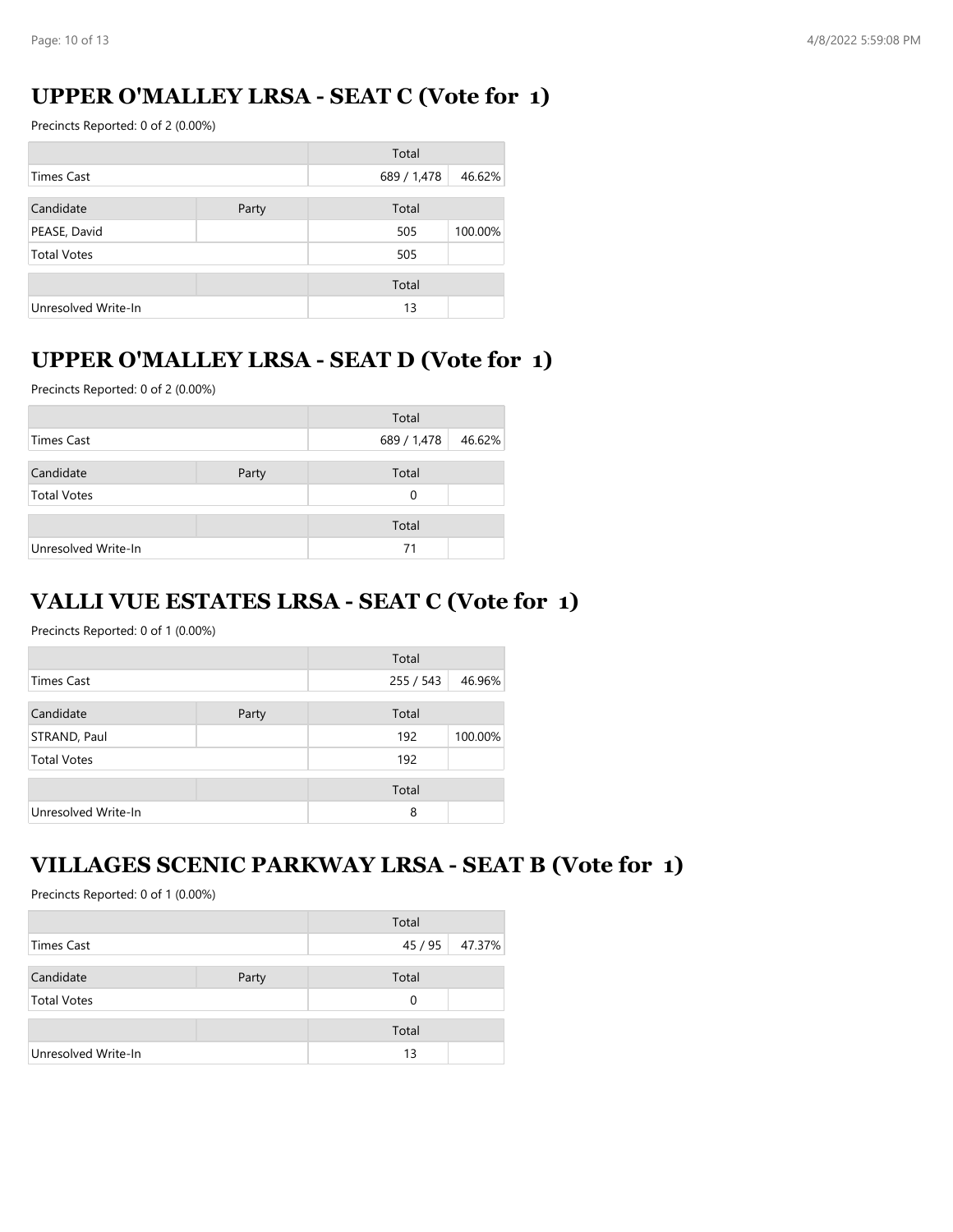### **PROPOSITION 1 - CAPITAL IMPROVEMENTS FOR THE ANCHORAGE SCHOOL DISTRICT BONDS (Vote for 1)**

Precincts Reported: 0 of 129 (0.00%)

|                     |       | Total            |        |
|---------------------|-------|------------------|--------|
| <b>Times Cast</b>   |       | 62,695 / 235,882 | 26.58% |
| Candidate           | Party | Total            |        |
| <b>YES</b>          |       | 30,509           | 49.25% |
| NO.                 |       | 31,441           | 50.75% |
| <b>Total Votes</b>  |       | 61,950           |        |
|                     |       | Total            |        |
| Unresolved Write-In |       | 0                |        |

#### **PROPOSITION 2 - AREAWIDE FACILITIES CAPITAL IMPROVEMENT PROJECT BONDS (Vote for 1)**

Precincts Reported: 0 of 129 (0.00%)

|                     |       | Total            |        |
|---------------------|-------|------------------|--------|
| <b>Times Cast</b>   |       | 62,695 / 235,882 | 26.58% |
| Candidate           | Party | Total            |        |
| <b>YES</b>          |       | 30,241           | 48.87% |
| NO.                 |       | 31,640           | 51.13% |
| <b>Total Votes</b>  |       | 61,881           |        |
|                     |       | Total            |        |
| Unresolved Write-In |       | $\Omega$         |        |

### **PROPOSITION 3 - AREAWIDE PUBLIC SAFETY AND TRANSIT CAPITAL IMPROVEMENT BONDS (Vote for 1)**

Precincts Reported: 0 of 129 (0.00%)

| Total               |       |                  |        |
|---------------------|-------|------------------|--------|
| <b>Times Cast</b>   |       | 62,695 / 235,882 | 26.58% |
| Candidate           | Party | Total            |        |
| <b>YES</b>          |       | 33,913           | 54.85% |
| NO.                 |       | 27,918           | 45.15% |
| <b>Total Votes</b>  |       | 61,831           |        |
|                     |       | Total            |        |
| Unresolved Write-In |       | 0                |        |

### **PROPOSITION 4 - ANCHORAGE ROADS AND DRAINAGE BONDS (Vote for 1)**

|                     |       | Total            |        |
|---------------------|-------|------------------|--------|
| <b>Times Cast</b>   |       | 62,695 / 235,882 | 26.58% |
| Candidate           | Party | Total            |        |
| <b>YES</b>          |       | 37,520           | 60.58% |
| NO.                 |       | 24,411           | 39.42% |
| <b>Total Votes</b>  |       | 61,931           |        |
|                     |       | Total            |        |
| Unresolved Write-In |       | 0                |        |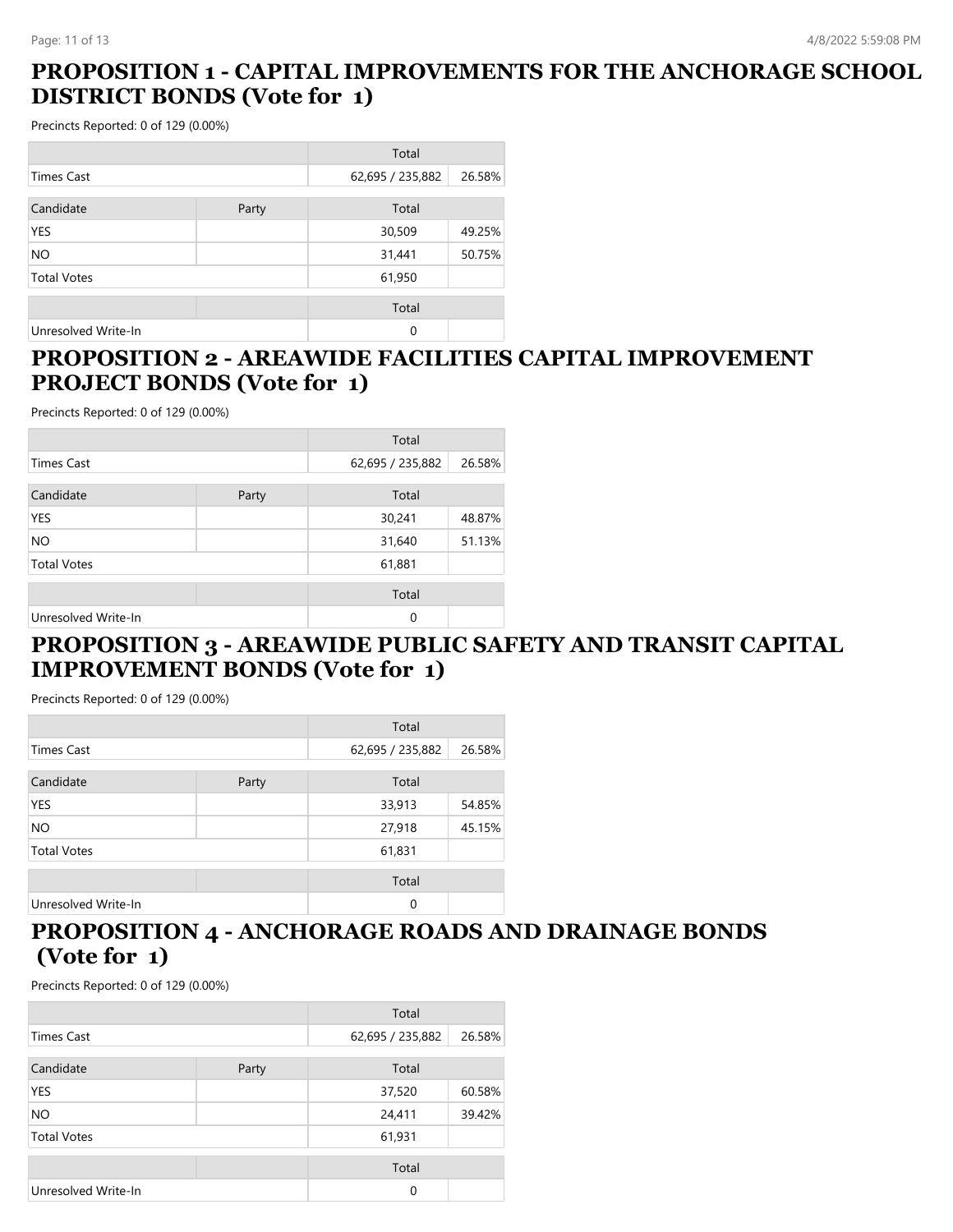### **PROPOSITION 5 - ANCHORAGE PARKS AND RECREATION BONDS (Vote for 1)**

Precincts Reported: 0 of 129 (0.00%)

|                     |       | Total            |        |
|---------------------|-------|------------------|--------|
| Times Cast          |       | 62,695 / 235,882 | 26.58% |
| Candidate           | Party | Total            |        |
| <b>YES</b>          |       | 33,801           | 54.90% |
| NO.                 |       | 27,763           | 45.10% |
| <b>Total Votes</b>  |       | 61,564           |        |
|                     |       | Total            |        |
| Unresolved Write-In |       | 0                |        |

#### **PROPOSITION 6 - ANCHORAGE FIRE SERVICE AREA FIRE PROTECTION BONDS (Vote for 1)**

Precincts Reported: 0 of 129 (0.00%)

|                     |       | Total            |        |
|---------------------|-------|------------------|--------|
| <b>Times Cast</b>   |       | 62,695 / 235,882 | 26.58% |
| Candidate           | Party | Total            |        |
| <b>YES</b>          |       | 38,189           | 61.93% |
| NO.                 |       | 23,475           | 38.07% |
| <b>Total Votes</b>  |       | 61,664           |        |
|                     |       | Total            |        |
| Unresolved Write-In |       | $\Omega$         |        |

### **PROPOSITION 7 - MOUNTAIN PARK/ROBIN HILL RRSA 1.80 MILL LEVY AMENDMENT (Vote for 1)**

Precincts Reported: 0 of 1 (0.00%)

|                     |       | Total     |        |
|---------------------|-------|-----------|--------|
| <b>Times Cast</b>   |       | 306 / 678 | 45.13% |
| Candidate           | Party | Total     |        |
| YES                 |       | 132       | 44.15% |
| <b>NO</b>           |       | 167       | 55.85% |
| <b>Total Votes</b>  |       | 299       |        |
|                     |       | Total     |        |
| Unresolved Write-In |       | 0         |        |

### **PROPOSITION 8 - APPROVING DE-ANNEXATION OF RCVH LOTS 4A,5A,6A (Vote for 1)**

|                     |       | Total    |        |
|---------------------|-------|----------|--------|
| <b>Times Cast</b>   |       | 97 / 325 | 29.85% |
| Candidate           | Party | Total    |        |
| YES                 |       | 74       | 78.72% |
| <b>NO</b>           |       | 20       | 21.28% |
| <b>Total Votes</b>  |       | 94       |        |
|                     |       | Total    |        |
| Unresolved Write-In |       | $\Omega$ |        |